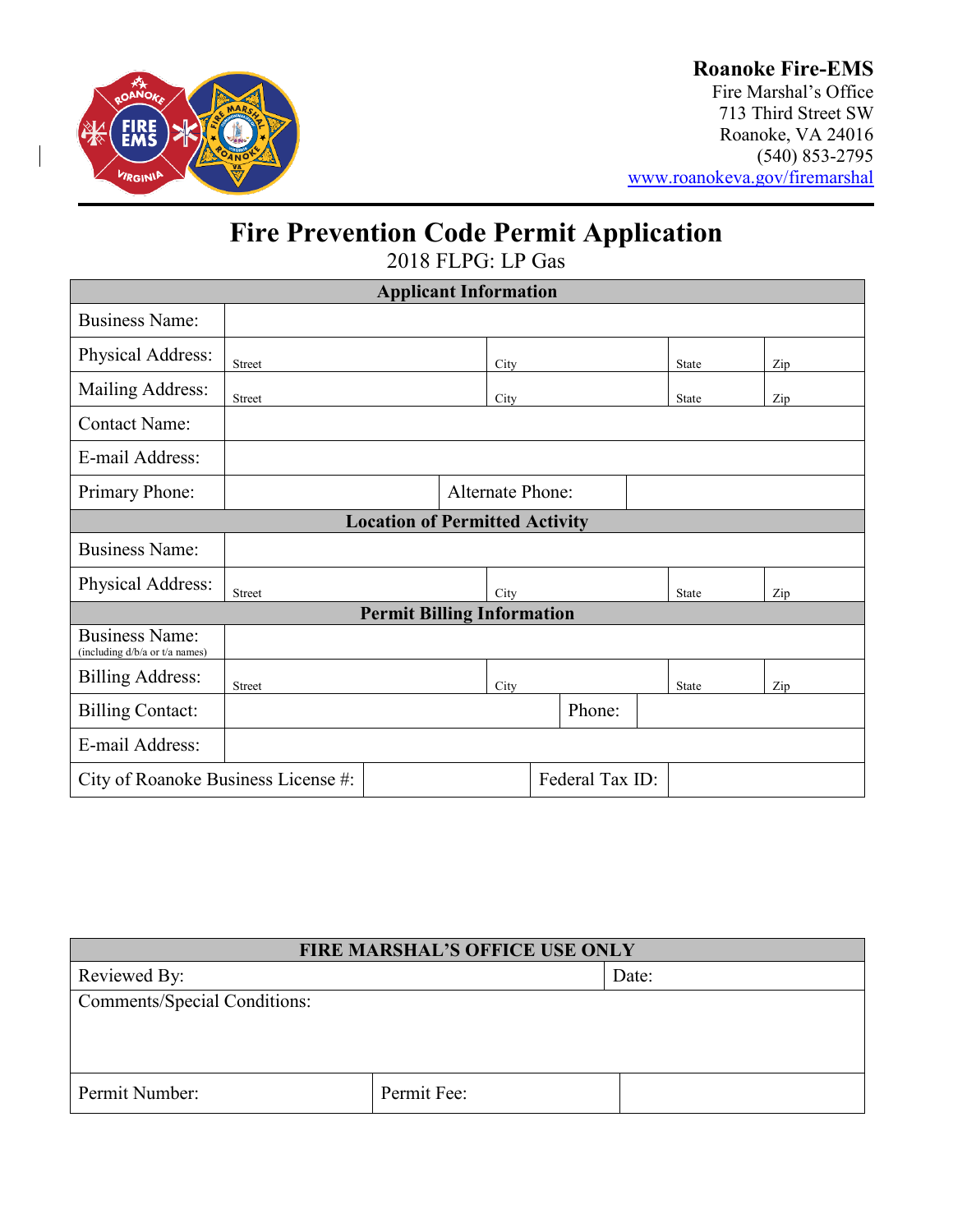| <b>Application Checklist</b>                                                                                                                        |  |  |  |
|-----------------------------------------------------------------------------------------------------------------------------------------------------|--|--|--|
|                                                                                                                                                     |  |  |  |
| Review of this permit application requires all of the following to be included:                                                                     |  |  |  |
| Completed Fire Prevention Code Permit Application                                                                                                   |  |  |  |
| Site Plan/Floor Plan showing:<br>1. Location of liquid propane gas<br>2. Location of ALL Fire Extinguishers<br>3. Location of ALL Exits or Openings |  |  |  |
| Information on all containers, including size and quantities                                                                                        |  |  |  |
| SDS for Liquid Propane Gas                                                                                                                          |  |  |  |
| Safety Plan                                                                                                                                         |  |  |  |
|                                                                                                                                                     |  |  |  |
|                                                                                                                                                     |  |  |  |
| <b>Circumstances of Application/Description of Work</b>                                                                                             |  |  |  |
|                                                                                                                                                     |  |  |  |
|                                                                                                                                                     |  |  |  |
|                                                                                                                                                     |  |  |  |
|                                                                                                                                                     |  |  |  |
|                                                                                                                                                     |  |  |  |
|                                                                                                                                                     |  |  |  |
|                                                                                                                                                     |  |  |  |
|                                                                                                                                                     |  |  |  |
|                                                                                                                                                     |  |  |  |
|                                                                                                                                                     |  |  |  |
|                                                                                                                                                     |  |  |  |
|                                                                                                                                                     |  |  |  |
|                                                                                                                                                     |  |  |  |
|                                                                                                                                                     |  |  |  |
|                                                                                                                                                     |  |  |  |
|                                                                                                                                                     |  |  |  |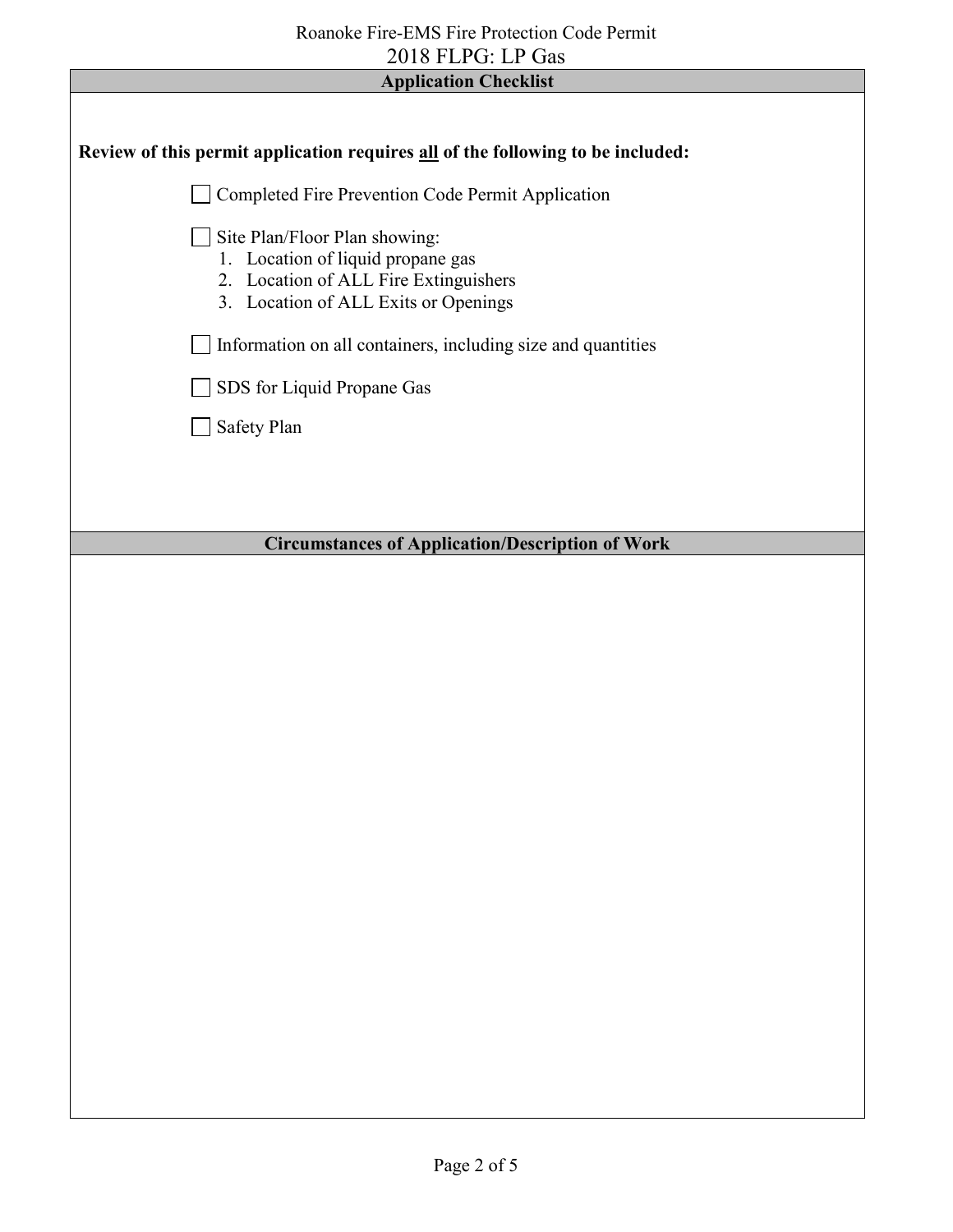### **Permit General Conditions and Acknowledgements**

The Applicant is required to review the following provisions of the Statewide Fire Prevention Code and its referenced standards. After reviewing each provision, the Applicant must initial each item to acknowledge their review and agreement to comply with the requirement. If the requirement is not applicable to the application, the Applicant is to write N/A in place of their initials.

- Safety devices on LP-gas containers, equipment and systems shall not be tampered with or made ineffective.
- "No Smoking" signs comply with section 310 shall be posted. Smoking within 25 feet (7620) mm) of a point of transfer, while filling operations are in progress at LP-gas containers or vehicles, shall be prohibited.
- Weeds, grass, brush, trash and other combustible materials shall be kept not less than 10 feet (3048 mm) from LP-gas tanks or containers.
- Where exposed to vehicular damage due to proximity to alleys, driveways or parking areas, LPgas containers, regulators and piping shall be protected in accordance with NFPA 58.
- Portable fire extinguishers complying with Section 906 shall be provided as specified in NFPA 58.
- Storage of portable LP-gas containers of 1,000 pounds (454 kg) or less, whether filled, partially filled or empty, at consumer sites or distribution points, and for resale by dealers shall comply in accordance with this permit.
	- Exceptions:
		- 1. LP-gas containers that have not previously been in LP-gas service
		- 2. LP-gas containers at distribution plants
		- 3. LP-gas containers at consumer sites or distribution points, which are connected for use.
- LP-Gas containers in storage shall be located in a manner that minimizes exposure to excessive temperature rise, physical damage or tampering.
- LP-Gas containers shall not be located near exit access doors, exits, stairways or in areas normally used, or intended to be used, as a means of egress.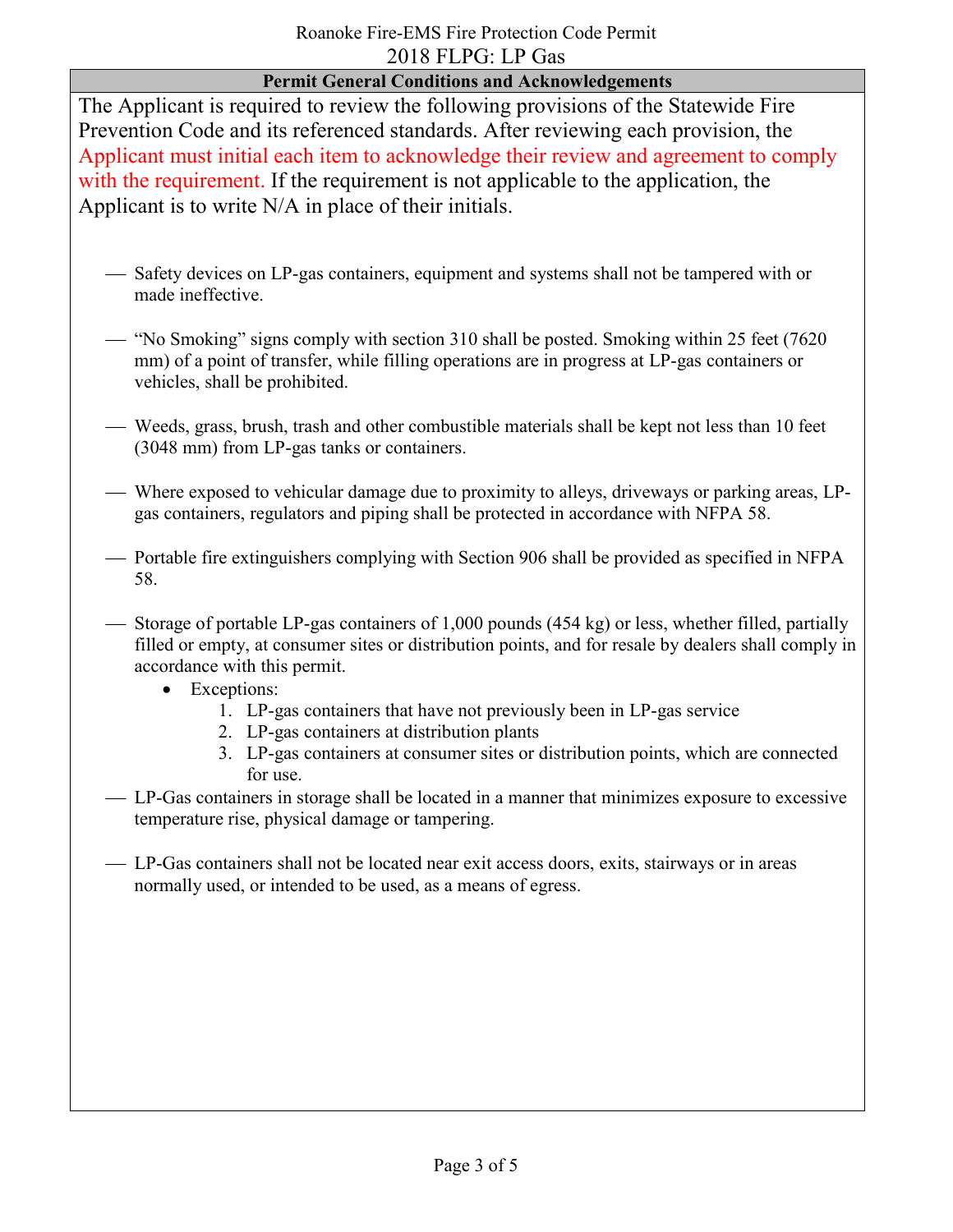### Roanoke Fire-EMS Fire Protection Code Permit 2018 FLPG: LP Gas

#### **Permit Certification**

By my signature below, I hereby certify that I have read and examined this application and that all of the information contained therein is true and correct. Furthermore, I certify that the proposed operations will fully comply with the requirements contained in The Virginia Statewide Fire Prevention Code and any other related laws and /or Codes. I agree to indemnify, save harmless, and defend the City of Roanoke, its agents and employees, from all claims, damages, costs, expenses, and charges, including attorney's fees, which arise out of or by reason of these operations.

I acknowledge that if a permit is issued based on this application, it shall only be valid with in the building, facility, and/or location listed on this application for the specific date(s) and time(s) for which it is issued.

I acknowledge that approval of this application does not constitute permit issuance. Permit issuance does not occur until the completion of an on-site inspection by the Roanoke Fire Marshal's Office..

I acknowledge and understand that any violations of the Virginia Statewide Fire Prevention Code and/or the requirements of this permit may result in immediate permit suspension or revocation.

I agree to indemnify, save harmless, and defend the City of Roanoke, Virginia and its agents and employees from all claims, damages, costs, expenses, and charges, including attorney's fees, which arise out of or by reason of the activities associated with this permit.

| Name:             |       |  |
|-------------------|-------|--|
| <b>Signature:</b> | Date: |  |